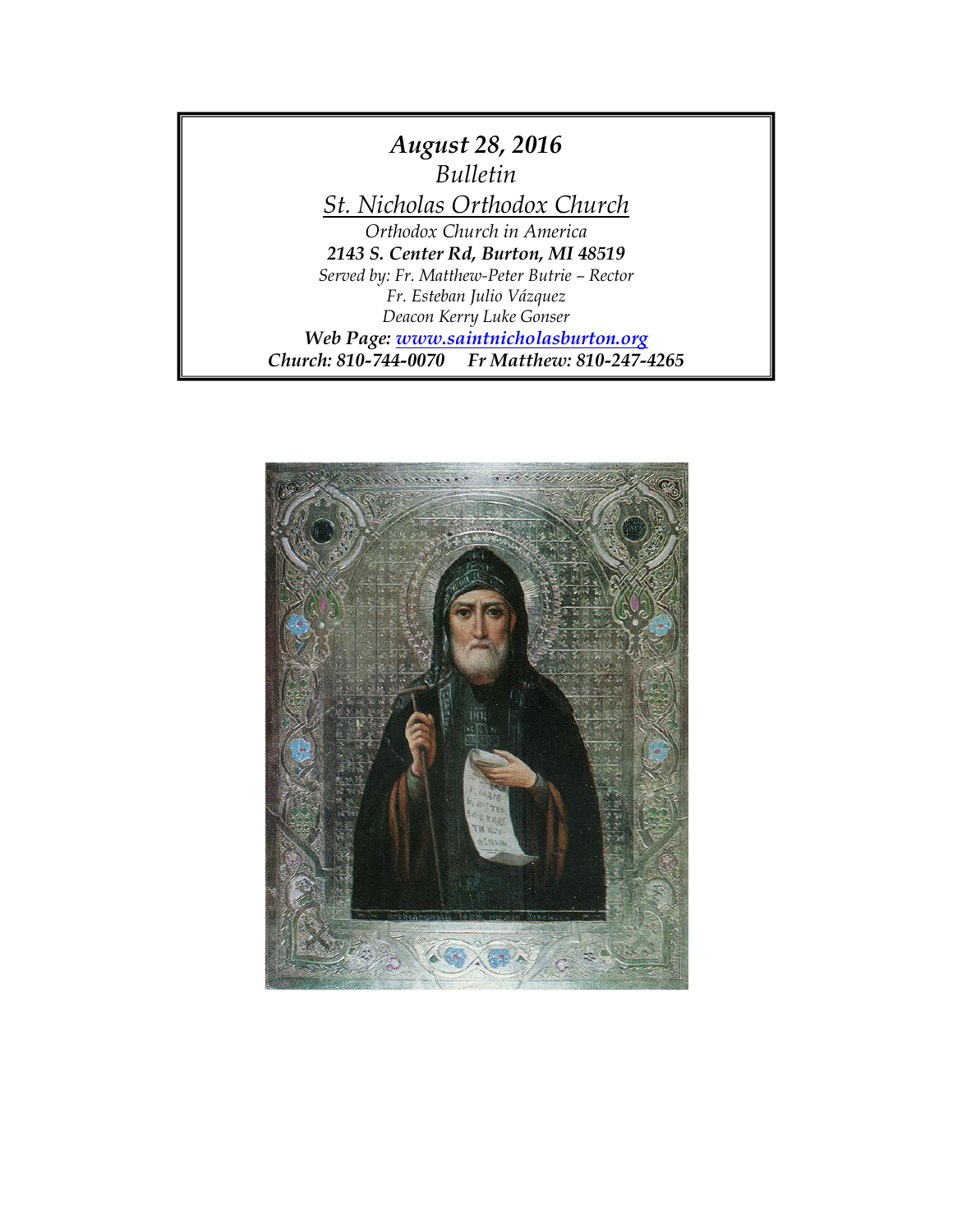### **SUNDAY, AUGUST 28, 2016 10th SUNDAY AFTER PETECOST**

**— Tone 1. Ven. Moses the Ethiopian of Scete (ca. 400). Uncovering of the Relics of Ven. Job, Abbot and Wonder-worker of Pochaev (1659). Righteous Anna the Prophetess, the daughter of Phanuel, who met the Lord at the Temple in Jerusalem (1st c.). Martyr Susanna, Princess of Georgia (5th c.). Synaxis of the Saints of the Kiev Caves whose relics repose in the Far Caves of Ven. Theodosius.**

## **TROPARIA**

**(Tone 1)** When the stone had been sealed by the Jews, while the soldiers were guarding Thy most pure body, Thou didst rise on the third day, O Savior, granting life to the world. The powers of heaven therefore cried to Thee, O Giver of Life: "Glory to Thy Resurrection, O Christ! Glory to Thy Kingdom! // Glory to Thy dispensation, O Thou Who lovest mankind!"

**(Ton 1)** Deller of the desert and angel in the body, you were shown to be a wonderworker, our God-bearing Father Moses. You received heavenly gifts through fasting, vigil, and prayer; healing the sick and the souls of those drawn to you by faith. Glory to Him Who gave you strength! Glory to Him Who granted you a crown! Glory to Him Who through you grants healing to all!

**(Tone 4)** In truth you were revealed to your flock as a rule of faith, a model of meekness, and teacher of abstinence, so you won the heights by humility, and riches by poverty, O Holy Father Nicholas, intercede with Christ God to save our souls.

## **KONTAKION**

**(Tone 4)** By your nativity, O most pure Virgin, Joachim and Anna are freed from barrenness; Adam and Eve from the corruption of death. And we, thy people, freed from the guilt of sin, celebrate and sing to you: the barren woman gives birth to the Theotokos, the Nourisher of our Life.

#### *The Prokeimenon in the First Tone:* **Let Thy mercy, O Lord, be upon us / as we have set our hope on Thee.** *v.* **Rejoice in the Lord, O you righteous! Praise befits the just!**

## **THE READING FROM THE FIRST EPISTLE OF THE HOLY APOSTLE PAUL TO THE**

**CORINTHIANS (4:9-16)** *Brethren:* I think that God has exhibited us apostles as last of all, like men sentenced to death; because we have become a spectacle to the world, to angels and to men. We are fools for Christ's sake, but you are wise in Christ. We are weak, but you are strong. You are held in honor, but we in disrepute. To the present hour we hunger and thirst, we are ill-clad and buffeted and homeless, and we labor, working with our own hands. When reviled, we bless; when persecuted, we endure; when slandered, we try to conciliate; we have become, and are now, as the refuse of the world, the offscouring of all things. I do not write this to make you ashamed, but to admonish you as my beloved children. For though you have countless guides in Christ, you do not have many fathers. For I became your father in Christ Jesus through the gospel. I urge you, then, be imitators of me.

## *Alleluia, Tone 1*

- *v.* **God gives vengeance to me, and subdues people under me.**
- *v.* **He magnifies the salvation of the king, and deals mercifully with His Christ, with David and his seed forever.**

**THE HOLY GOSPEL ACCORDING TO SAINT MATTHEW (17:14-23)** And when they came to the crowd, a man came up to Jesus and kneeling before him said, "Lord, have mercy on my son, for he is an epileptic and he suffers terribly; for often he falls into the fire, and often into the water. And I brought him to your disciples, and they could not heal him." And Jesus answered, "O faithless and perverse generation, how long am I to be with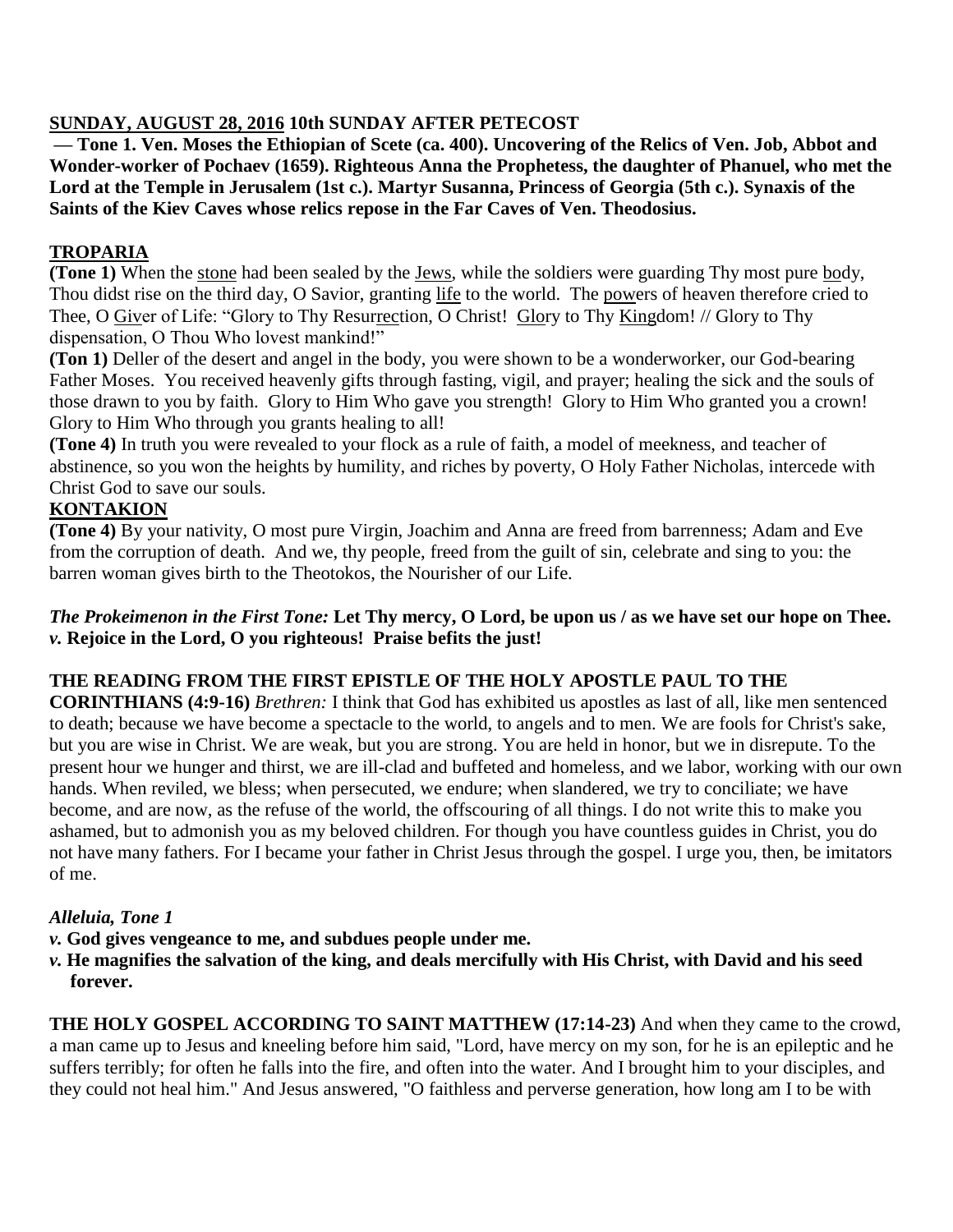you? How long am I to bear with you? Bring him here to me." And Jesus rebuked him, and the demon came out of him, and the boy was cured instantly. Then the disciples came to Jesus privately and said, "Why could we not cast it out?" He said to them, "Because of your little faith. For truly, I say to you, if you have faith as a grain of mustard seed, you will say to this mountain, `Move from here to there,' and it will move; and nothing will be impossible to you." As they were gathering in Galilee, Jesus said to them, "The Son of man is to be delivered into the hands of men, and they will kill him, and he will be raised on the third day." And they were greatly distressed.

#### **COMMUNION HYMN:**

Praise the Lord from the heavens! Praise Him in the highest! Alleluia, Alleluia, Alleluia! **Righteous Anna the Prophetess and Daughter of Phanuel, who met the Lord at the Temple in Jerusalem**

Righteous Anna the Prophetess was descended from the tribe of Aser, and was the daughter of Phanuel. She lived with her husband for seven years until he died. After his death, Righteous Anna led a strict and pious life, "not leaving the Temple, and serving God both day and night in fasting and prayer" (Luke. 2: 37). When Righteous Anna was 84 years old, she saw the Infant Jesus Christ at the Temple of Jerusalem. He was brought to be dedicated to God as a firstborn child according to the Mosaic law.

Righteous Anna also heard the prophetic words of St Simeon the God-Receiver spoken to the Most Holy Theotokos. The Prophetess Anna together with St Simeon glorified God, and told everyone that the Messiah had come into the world (Luke. 2: 38).



August 28, 2016

ေလ့နို့မှ ဝတ္ထိမှ ဝတ္ထိမှ ဝတ္ထိမှ ဝတ္ထိမှ ဝတ္ထိမှ ဝတ္ထိမှ ဝတ္ထိမှ ဝတ္ထိမှ ဝတ္ထိမှ ဝတ္ထိမှ ဝတ္ထိမှ ဝ

#### **CANDLE INTENTIONS FOR THE HEALTH AND BLESSINGS OF**

| Fr. Andrew, Fr. Joe, Fr. Moses, Deacon Anthony, Aaron, Efrem, Jo Ann, Nicolai, |  |
|--------------------------------------------------------------------------------|--|
| Gloria, Laurie, Walt & Zina, Dorothy, Jeanette, Reggie, Ruth & Calvin, Anna,   |  |
| Stojan & Mira, Bosa, Joseph, Helen, Ted & Marlene, Nicholas & Margaret,        |  |
|                                                                                |  |
|                                                                                |  |
|                                                                                |  |
|                                                                                |  |

## **CANDLE INTENTIONS FOR THOSE IN BLESSED REPOSE**

Fr. Raphael Biernacki 10yrs Blessed Repose-Memory Eternal Dorothy & Family

ားရွိပြား သန္တို့က သန္တြို့က သန္တြို့က သန္တြိုက သန္တြိုက သန္တြိုက သန္တြိုက သန္တြိုက သန္တြိုက သန္တြိုက သန္တိုက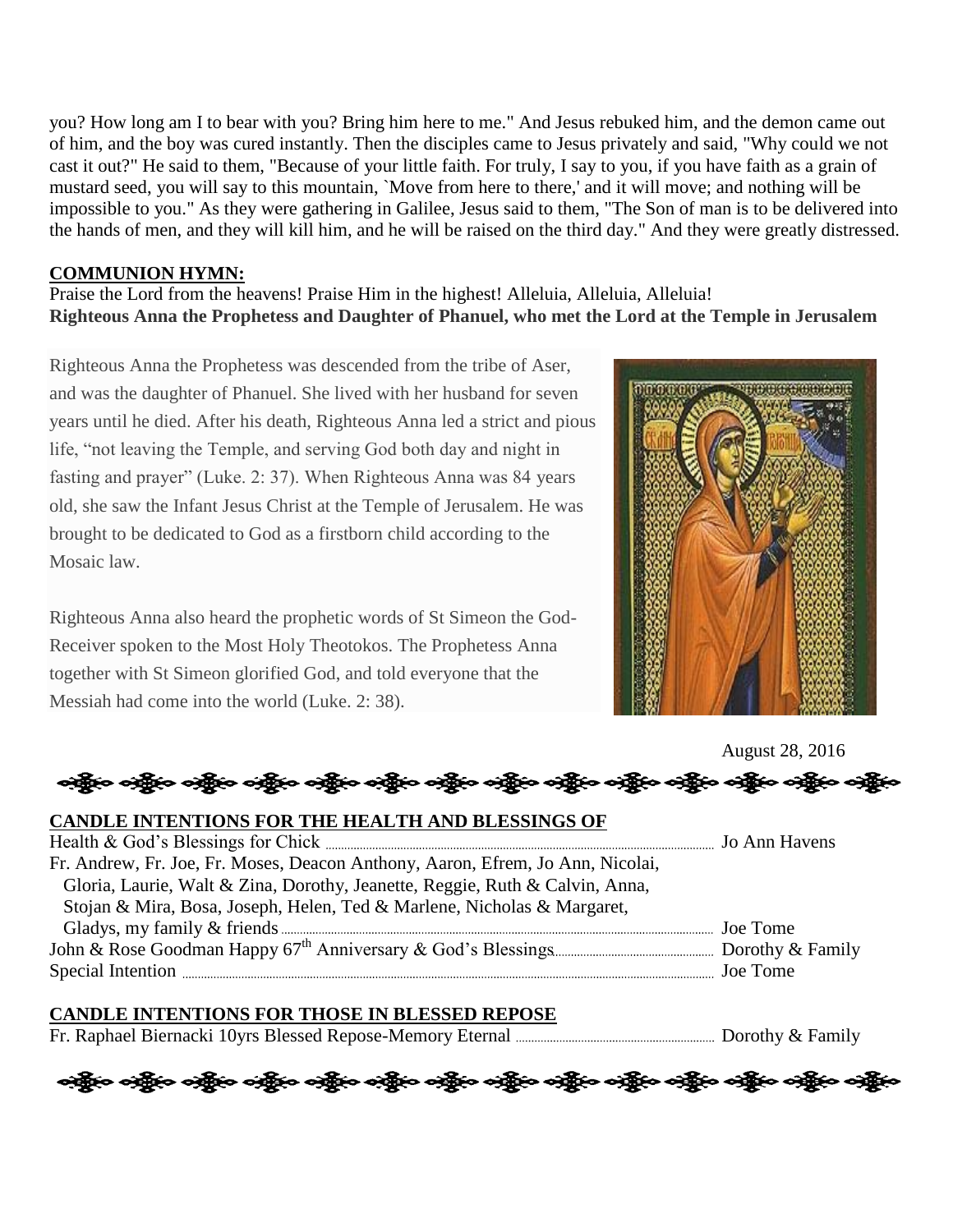Welcome all of our friends and visitors to St. Nicholas! Please join us for fellowship, coffee and donuts in our parish hall. We are in need of volunteers to serve the remaining Sundays of this year. Please see the sign-up sheet next to the kitchen window.

Coffee and pastries are being donated today in memory of Kosta Nedanis-15 yrs Blessed Repose by his parents Jimmy & Stella Nedanis, sisters Donna and Tula, daughter Kaylee and nephew Kosta.

**ANNIVERSARY BOOK** We are looking for volunteers to assist with the Anniversary Book (contacting people for ads, help format the book, etc.) Please call the office 744-0070 or email [stnicholas1916@att.net](mailto:stnicholas1916@att.net)

### **CHARITY MINISTRIES**

**HOPE IN A BOX** is collecting Diapers for the month of August. Place the items in the Blue Box in the hall. Catholic Charities Community Closet will distribute the items.

**FOOD DRIVE** Place non-perishable food items in the other blue box in the hall.

### **NORTH END SOUP KITCHEN We serve Thursday, September 1 from 9 am to 1 pm.**

**JACKPOT FUNDRAISER** To enter the scavenger hunt, walk or run on September 17, please register at jackpotevent.com. Registering now saves you \$5 per person. Early registration ends September 2 so please register now. You can also fill out a registration form in the hall with your method of payment and give to Kristin (Borkovich) Hart. We are giving away over \$2,500.00 in prizes that day!

**100TH ANNIVERSARY BANQUET** Make your reservations. The banquet will be held on Saturday, October 15 at 1pm at the Davison Country Club. The menu will consist of chicken, salmon and prime rib. Tickets are \$30 per adult, \$15 children 12 to 4 yrs and children 3 and under are free. Tickets must be purchased by September 29. Call the parish office at 744-0070, email [stnicholas1916@att.net](mailto:stnicholas1916@att.net) or see Debbie to make your reservation.

#### *Schedule of services and events for the week of August 28, 2016:*

| Monday, August 29     | Beheading of St. John the Baptist (strict fast)                                 |
|-----------------------|---------------------------------------------------------------------------------|
|                       | Fr. Matthew at St. Kliment of Ochrid in Los Angeles                             |
| $10:00$ am            | Divine Liturgy at St. Mary Magdalene                                            |
| Tuesday, August 30    | Fr. in Toledo                                                                   |
| Wednesday, August 31  |                                                                                 |
| $9:00 \text{ am}$     | Divine Liturgy                                                                  |
| $11:00$ am            | <b>Adult Education</b>                                                          |
| Saturday, September 3 |                                                                                 |
|                       | No Vespers                                                                      |
| Sunday, September 4   |                                                                                 |
| $9:30$ am             | Third Hour                                                                      |
| $10:00$ am            | Divine Liturgy                                                                  |
| $4:30 \text{ pm}$     | Pan-Orthodox Softball game at St. John Catholic School field in Fenton followed |
|                       | by hamburgers and hot dogs. Sign up for the fun! Sign-up sheet is in the hall.  |